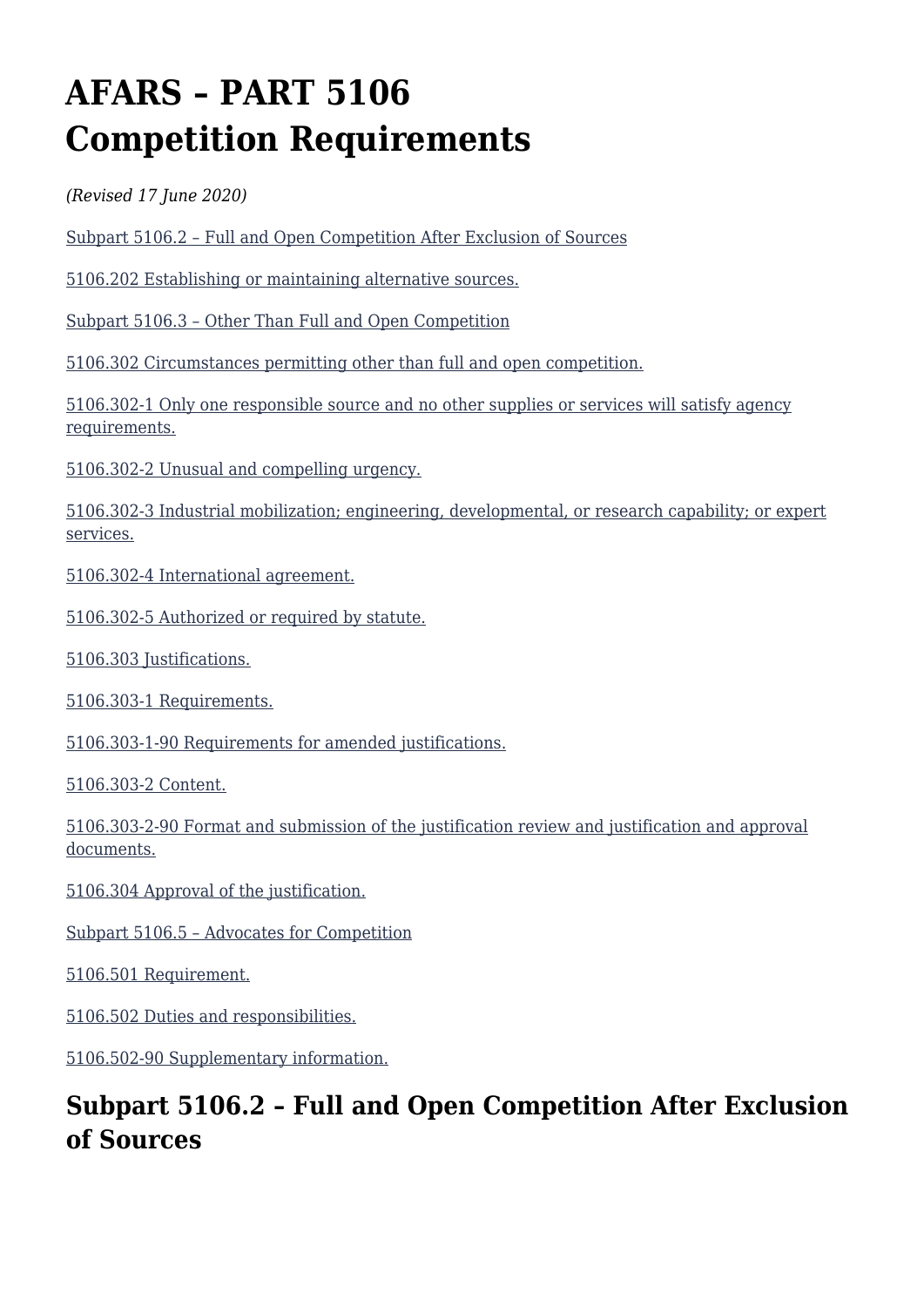# **5106.202 Establishing or maintaining alternative sources.**

(a) The Assistant Secretary of the Army (Acquisition, Logistics and Technology) may make the determination as stated in FAR 6.202(a). See Appendix GG for further delegation, based on the dollar value of the contract action.

# **Subpart 5106.3 – Other Than Full and Open Competition**

# **5106.302 Circumstances permitting other than full and open competition.**

#### **5106.302-1 Only one responsible source and no other supplies or services will satisfy agency requirements.**

 $(a)(2)(i)(1)$  The head of the contracting activity shall make the determination at DFARS 206.302-1(a)(2)(i)(1). See Appendix GG for further delegation.

(d) The head of the contracting activity may waive the requirements as stated in DFARS and DFARS PGI 206.302-1(d). See Appendix GG for further delegation.

### **5106.302-2 Unusual and compelling urgency.**

(d)(1)(ii) The Assistant Secretary of the Army (Acquisition, Logistics and Technology) shall make the determination that exceptional circumstances apply as described in FAR 6.302-2(d)(1)(ii). See Appendix GG for further delegation.

(2)(ii) The Assistant Secretary of the Army (Acquisition, Logistics and Technology) shall make the determination for any subsequent modification as set forth in FAR 6.302-2(d)(2)(ii). See Appendix GG for further delegation.

#### **5106.302-3 Industrial mobilization; engineering, developmental, or research capability; or expert services.**

(c) *Limitations.* When citing the authority at 10 U.S.C. 2304(c)(3) as implemented in FAR 6.302-3(a)(2)(ii), the contracting officer must ensure the certifications required by FAR 6.303-1(c) and FAR 6.303-2(c) contain a statement that the technical and requirements personnel reviewed the proposed effort to ensure that it falls within the charter or special capabilities of the proposed institution. In addition, the statement will explain how the proposed effort establishes or maintains (as appropriate) an essential engineering, research, or development capability to be provided by an educational or other non-profit institution or a federally funded research and development center (FFRDC). When proposing to contract directly with an FFRDC not sponsored by the contracting activity, the contracting officer must ensure that the procurement request includes a written confirmation from the sponsoring agency that the proposed effort falls within the mission and general scope of effort or special competency of the FFRDC.

#### **5106.302-4 International agreement.**

(c) *Limitations.* When citing the authority at 10 U.S.C. 2304(c)(4) as implemented in FAR 6.302-4 and DFARS 206.302-4(c), the contracting officer must ensure the document referred to in DFARS 206.302-4(c) is titled "International Agreement Competitive Restrictions" (IACR). The IACR describes the terms of an international agreement or treaty, or the written directions of a foreign government reimbursing the cost of the procurement, that have the effect of requiring other than competitive procedures for the procurement. The IACR may be used even when the terms of the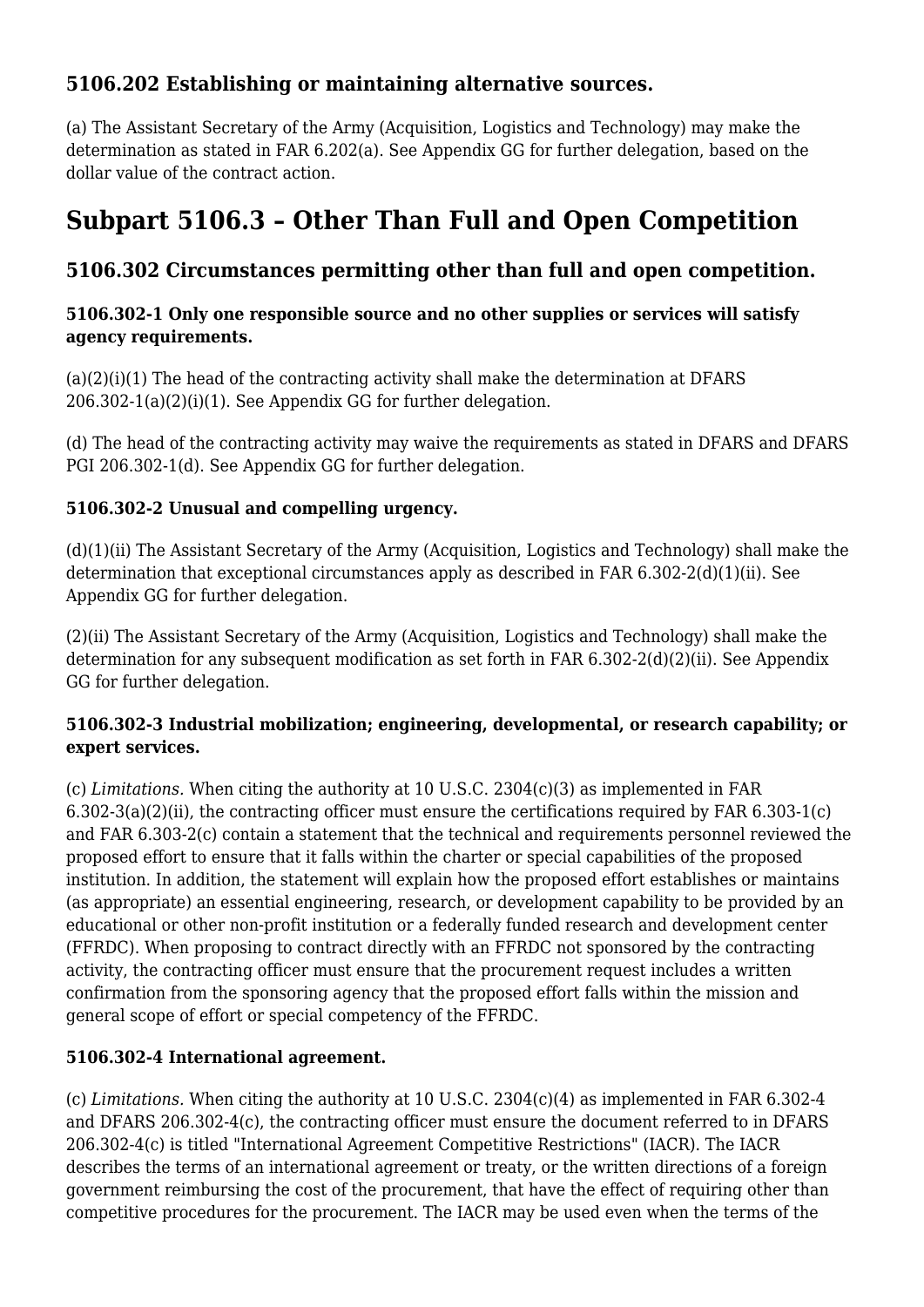agreement or treaty, or the written directions, do not specifically name a required source, provided the agreement or treaty, or the written directions, contain sufficient information to explain why the use of other than competitive procedures is required. The HCA may delegate authority to prepare an IACR to a level no lower than the chief of the contracting office. The contracting officer must include in the contract file the IACR and a copy of the associated Letter of Offer and Acceptance, or other international agreement, treaty, or written directions of the reimbursing foreign government.

## **5106.302-5 Authorized or required by statute.**

(b) Application. Agencies may use this authority to—

(4) See 5106.303-1(b) for requirements for justification and approval of sole source 8(a) awards exceeding \$100 million.

# **5106.303 Justifications.**

### **5106.303-1 Requirements.**

(a) Contracting officers shall not release any solicitation for other than full and open competition prior to approval of the justification, except when citing the authority at 10 U.S.C. 2304(c)(2) as implemented at FAR 6.302-2.

(b) Contracting officers shall not release any solicitation for a sole-source contract prior to approval of the justification, except when citing the 8(a) authority (15 U.S.C. 637(a)) for an amount exceeding \$100 million unless—

(2) The head of the procuring activity has approved the justification. See Appendix GG for further delegation,

(c) Only United States Government employees formally representing the appropriate functional activity may sign technical and requirements certifications under this provision.

(d) A justification approved on a class basis authorizes the award of two or more contract actions using other than full and open competition. Provided that it complies with the requirements below, the justification may encompass identified contract actions for the same or integrally related supplies or services or other contract actions that require essentially identical justification. A justification made on a class basis—

(i) Is not limited to a single contractor;

(ii) May cover contracts for non-permanent requirements to be awarded in successive fiscal years, provided that the requirements and quantities are included in the Future Years Defense Plan, and their costs have been specifically identified;

(iii) Must address every contract included in the scope of the class justification in each paragraph, in detail (e.g., specific quantity and dollar amounts for each contract; detailed documentation of the circumstances supporting the use of other than full and open competitive procedures for each contracting action); and

(iv) Must include only those supply or service components that are, and will clearly remain, sole or limited source for the period covered by the justification.

(e) If a contracting officer awards a contract exceeding the dollar threshold identified at FAR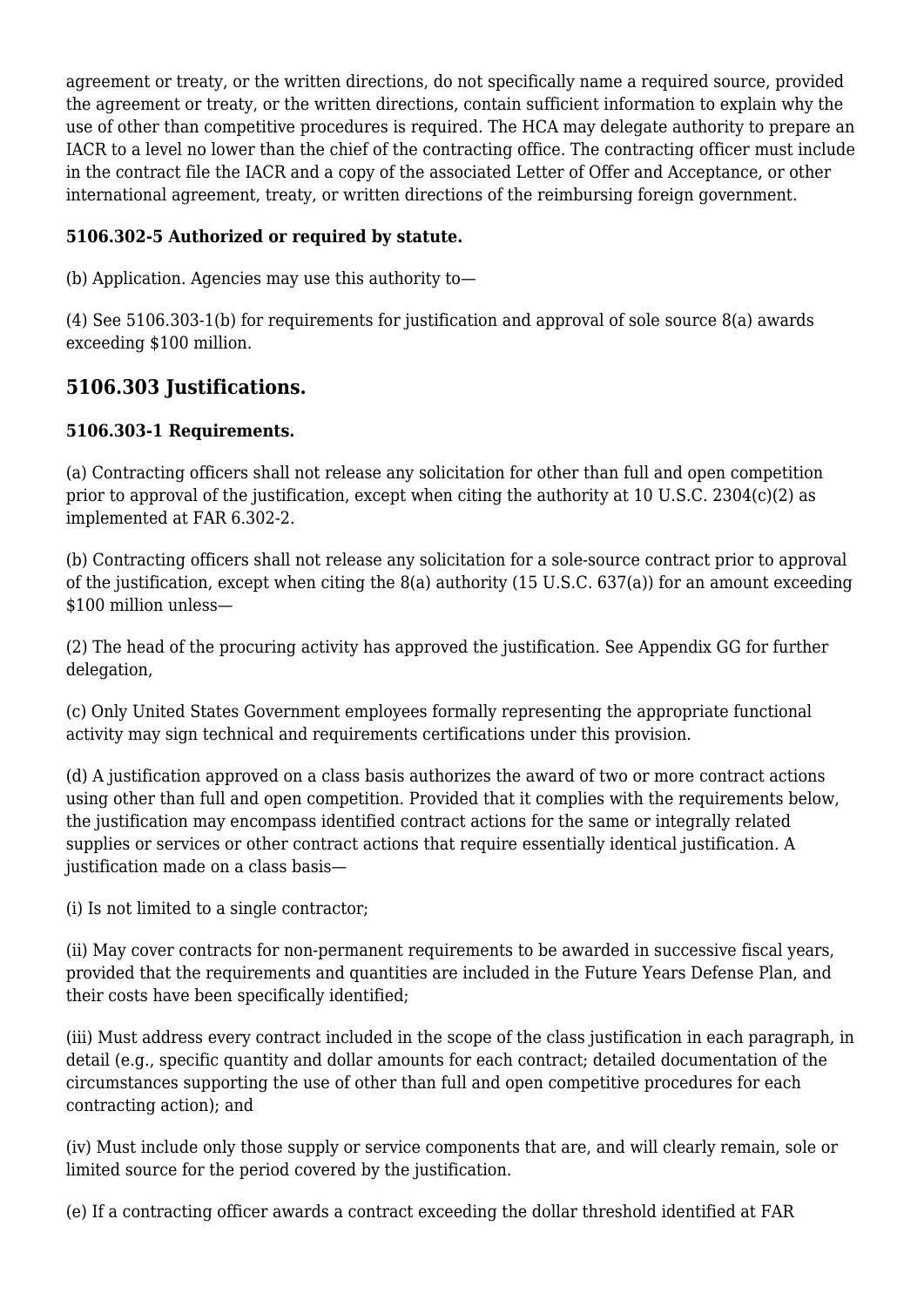6.304(a)(4) prior to approval of the required justification using the authority cited in FAR 6.302-2, the contracting activity must submit the justification for approval to the address in 5101.290(b)(2)(ii)(C) no later than seven calendar days after contract award*.*

### **5106.303-1-90 Requirements for amended justifications.**

(a) The contracting officer shall amend a justification and obtain the required approvals when any of the following occur prior to award of the contract action:

(1) The dollar value of the prospective contract action increases beyond the authority of the previous approving official.

(2) A change in the competitive strategy further reduces competition.

(3) A change in requirements affects the basis for the justification.

(b) The Senior Procurement Executive (SPE) approves all amendments to justifications previously approved at the SPE level, except when the basis for the amended justification supports a lower approval level per FAR 6.304.

(c) Prepare all amended justifications as required in 5106.303-2-90(c)(3).

### **5106.303-2 Content.**

(d)(5) The Assistant Secretary of the Army (Acquisition, Logistics and Technology) shall specify other matters as described in FAR 6.303-2(d)(5). See Appendix GG for further delegation.

#### **5106.303-2-90 Format and submission of the justification review and justification and approval documents.**

(a) *General.* The justification and approval (J&A) format at 5153.303-5 is mandatory for all justifications in support of other than full and open competition. Contracting officers will tailor the J&A's format to accommodate other type justifications in accordance with the FAR approval thresholds and required content.

(b) Reserved.

(c) *Instructions.*

(1) *Justification review document (JRD).* The JRD serves as the cover page(s) to the J&A document and may be tailored to reflect the approval thresholds and relevant functions for the instant contract action.

(2) *Justification and approval document.*

(i) Begin page numbering on the first page of the JRD, and number each subsequent page of the document sequentially.

(ii) Enter the control number in the upper right corner of each page, including the JRD and approval pages.

(iii) If a paragraph prescribed in the format does not apply to the contract action, indicate "Not applicable" and explain why.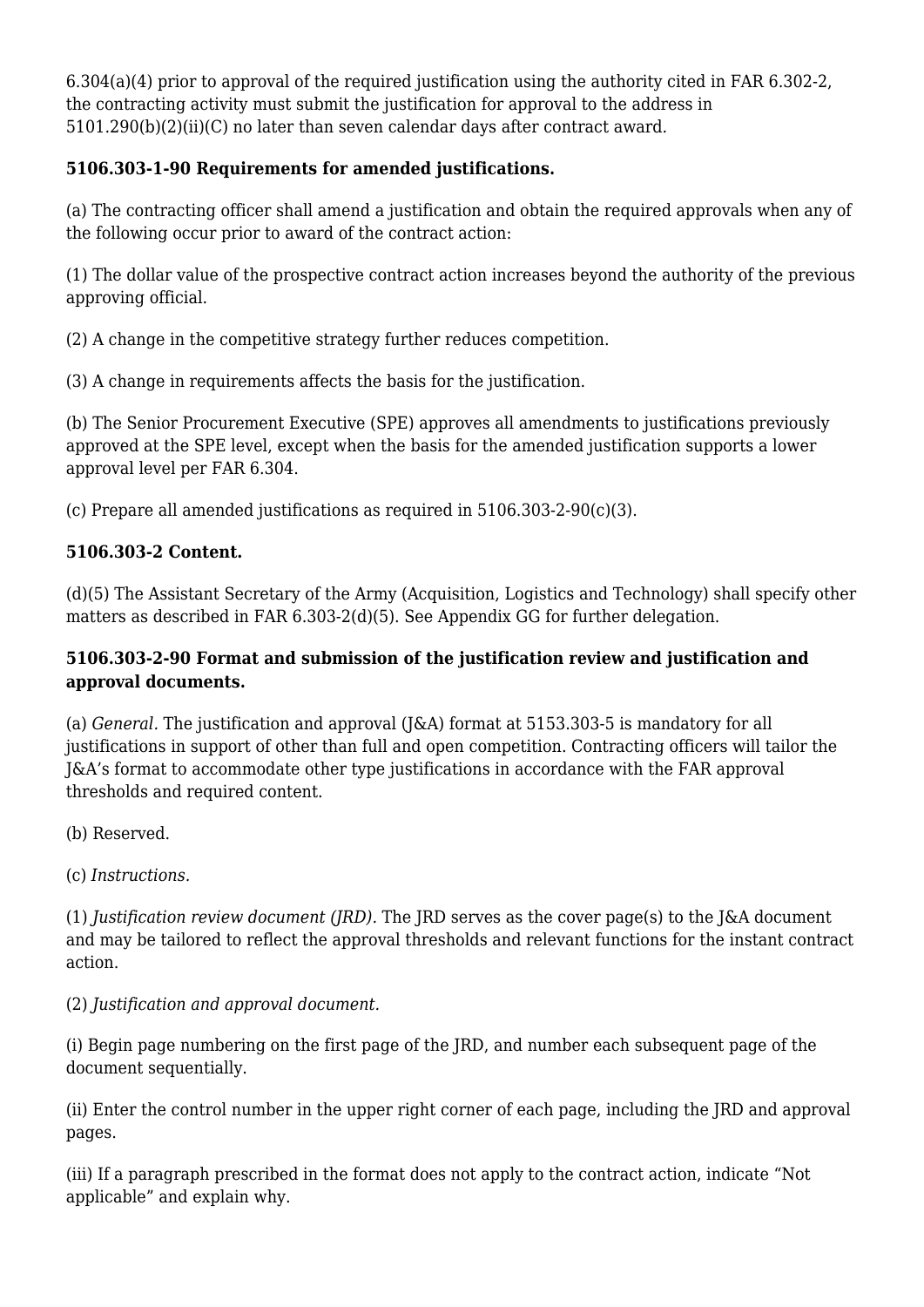(iv) Certifying officials must approve any material changes to the original J&A contents.

(v) Paragraph 7, "Actions to Increase Competition," must be specific and comprehensive.

(vi) Only United States Government employees formally representing the appropriate functional activity may validate and certify the JRD and J&A (see 5153.303-4 and 5153.303-5). Other government officials shall not perform this certification.

(3) *Amended justifications.*

(i) When 5106.303-1-90 requires an amended justification, the contracting officer must prepare a document entitled "Amendment to Justification for Other Than Full and Open Competition," using the same paragraph designations used in the original justification. Attach a copy of the original JRD and J&A documents. In addition—

(A) Number amendments sequentially;

(B) Include J&A paragraphs 1, 2 and 3 in full, revised if required;

(C) Include new certifications by the contracting officer (paragraphs 13 and 14). Include new technical and requirements certifications (paragraphs 11 and 12) only when changes in those areas of responsibility prompted the amendment;

(D) Use paragraph 10 to explain the reason for the amendment and to give any additional information that would help the reader understand the changes; and

(E) Address all remaining paragraphs of the J&A by stating "No change" following the paragraph number or by inserting an entirely revised paragraph. When there are minor changes, mark through deleted items and underline additions to the original paragraph to indicate changes to the original document. For major revisions, including the addition of paragraphs that previously did not apply, instead of marking through and underlining, use paragraph 10 to identify the paragraph number and summarize the changes. Include this information following the entry required by (D).

(ii) Determine the approval level for an amended J&A by using the cumulative dollar value of the amended justification, e.g., original J&A value plus the amount of the change.

(d) *Submission.*

(1) For contracting actions exceeding the dollar threshold identified at FAR 6.304(a)(4), the contracting activity must submit the justification in sufficient time for approval, approximately 40 working days, to the address at 5101.290(b)(2)(ii)(C). Electronic transmission is preferred. For electronic submission, indicate the lead point of contact and the alternate (name, phone number, email address).

(2) Include with the justification the transmittal memorandum signed by the appropriate official, the current acquisition plan, and any other key documents related to the instant action. The approval authority or his/her office may request a copy of the acquisition strategy, usually for large services or major weapons system contracts; business case analysis for performance based logistics and select Acquisition Category programs; or requirements validation separately.

(e) *Revisions.* The Office of the Deputy Assistant Secretary of the Army (Procurement) (ODASA (P)) action officer will return J&As submitted for SPE approval when directed revisions cannot be accomplished within five business days. The contracting activity may re-submit the J&A after making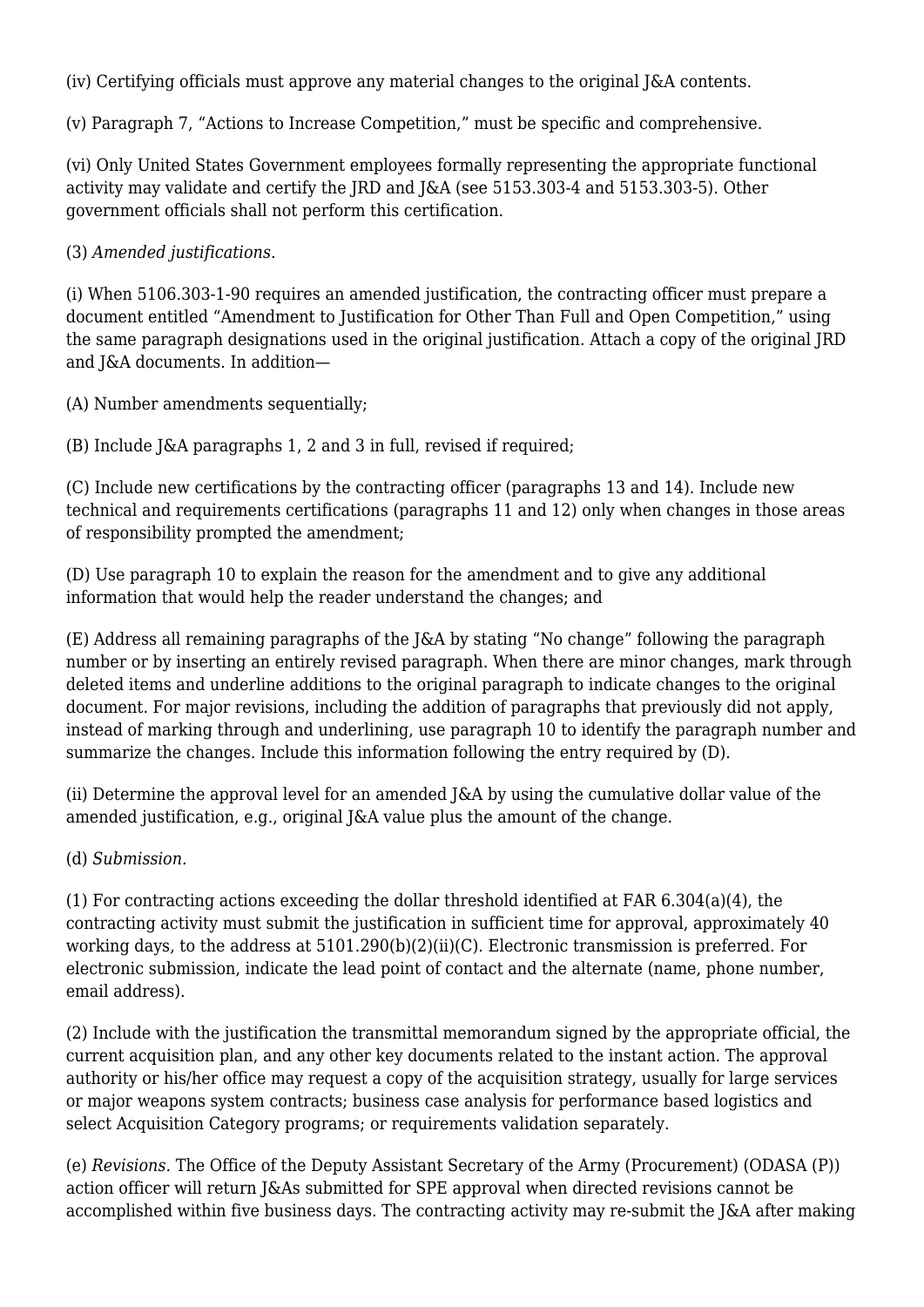the requested revisions. Once received, the ODASA(P) action officer will start anew processing the action for approval.

# **5106.304 Approval of the justification.**

(a)(3) The head of the contracting activity shall approve justifications as described at FAR 6.304(a)(3). See Appendix GG for further delegation.

(i) See 5106.303-1-90 for approval of amended justifications.

(ii) Requirements shall not be split in order to avoid submission of a justification to a higher-level approval authority.

(c) Approval procedures and thresholds for justifications based on a class of contracts are the same as for individual justifications; see FAR 6.304.

# **Subpart 5106.5 – Advocates for Competition**

# **5106.501 Requirement.**

(1) The Deputy Assistant Secretary of the Army for Procurement serves as the Army Advocate for Competition (AAFC). Heads of contracting activities (HCAs), delegable only to their senior contracting official, may appoint a command advocate for competition (CAFC) and alternates within their contracting activities. HCAs shall appoint at least one CAFC for each contracting activity. In addition, the HCA shall appoint a local advocate for competition wherever there is a small business specialist appointed for that organization. See Appendix GG.

(2) Designation of advocates for competition at contracting offices subordinate to contracting activities depends on the nature of the contracting mission of the office, the volume of significant contracting actions, the complexity of acquisition planning, and other responsibilities of such local advocates. Advocates for competition may be appointed on a part-time basis or as an additional duty when there are no conflicts of interest.

# **5106.502 Duties and responsibilities.**

(a) Local advocates for competition are an extension of the CAFC office and assist the CAFC in the accomplishment of their responsibilities.

(b)(2) Command advocates for competition must report the following information to the AAFC (see address at 5101.290(b)(2)(ii)(C)) no later than November 15 of each year, or as the AAFC specifies—

(A) The level of competition achieved against their goal for the fiscal year and, if applicable, reasons for not attaining the goal.

(B) Significant actions taken to increase competition or overcome barriers to competition, number of new sources identified as a result of market research, notable savings or performance or quality enhancements resulting from competition, and employees recognized for initiatives to enhance competition.

(C) Mitigating factors affecting goal achievement.

(D) A plan for competition in the coming fiscal year.